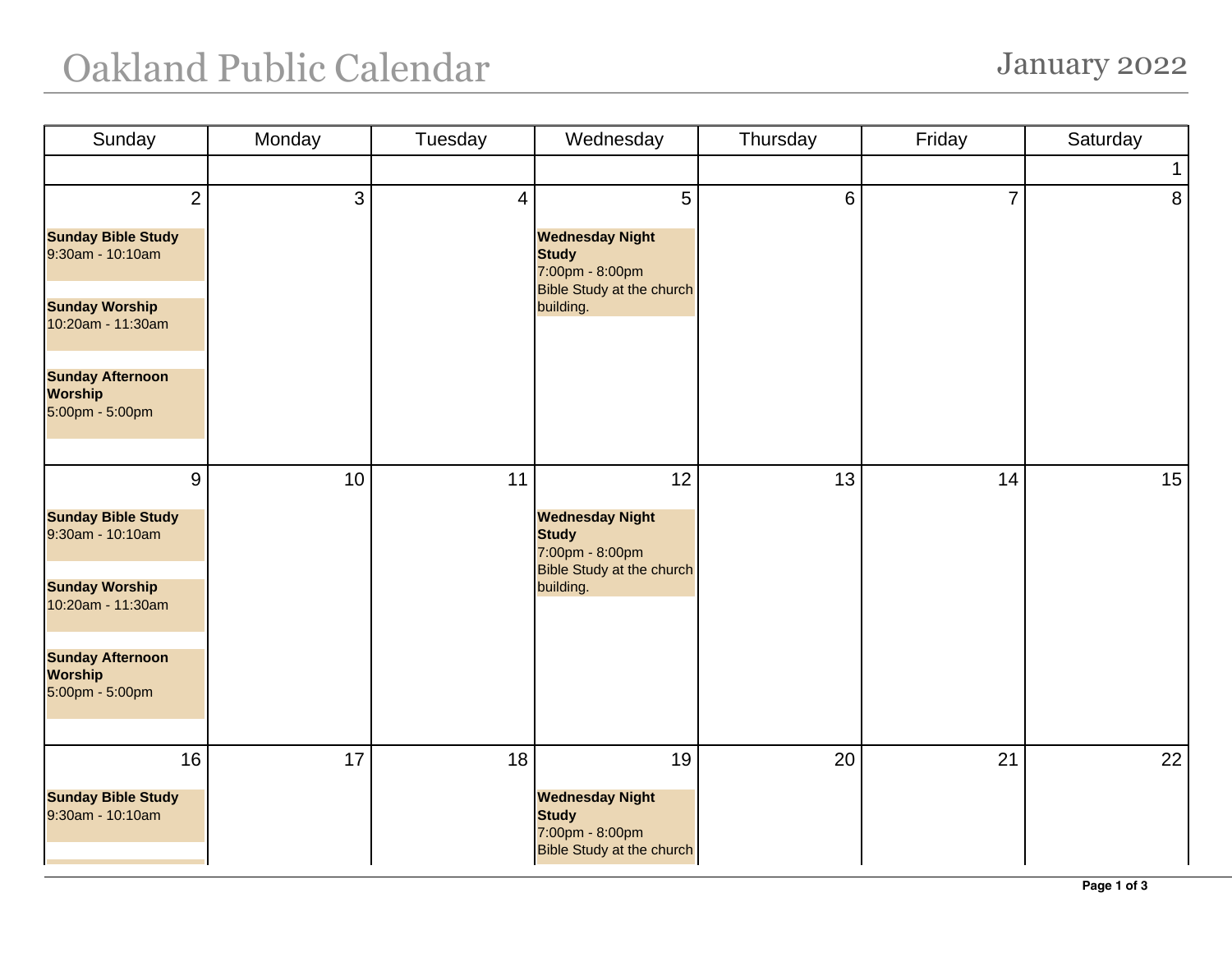| <b>Sunday Worship</b><br>10:20am - 11:30am                                                |    |    | building.                                                                                     |    |    |    |  |  |  |
|-------------------------------------------------------------------------------------------|----|----|-----------------------------------------------------------------------------------------------|----|----|----|--|--|--|
| <b>Sunday Afternoon</b><br><b>Worship</b><br>5:00pm - 5:00pm                              |    |    |                                                                                               |    |    |    |  |  |  |
| 23                                                                                        | 24 | 25 | 26                                                                                            | 27 | 28 | 29 |  |  |  |
| <b>Sunday Bible Study</b><br>9:30am - 10:10am                                             |    |    | <b>Wednesday Night</b><br><b>Study</b><br>7:00pm - 8:00pm<br><b>Bible Study at the church</b> |    |    |    |  |  |  |
| <b>Sunday Worship</b><br>10:20am - 11:30am                                                |    |    | building.                                                                                     |    |    |    |  |  |  |
| <b>Sunday Afternoon</b><br><b>Worship</b><br>5:00pm - 5:00pm                              |    |    |                                                                                               |    |    |    |  |  |  |
| 30                                                                                        | 31 |    |                                                                                               |    |    |    |  |  |  |
| <b>Sunday Bible Study</b><br>9:30am - 10:10am                                             |    |    |                                                                                               |    |    |    |  |  |  |
| <b>Sunday Worship</b><br>10:20am - 11:30am                                                |    |    |                                                                                               |    |    |    |  |  |  |
| <b>Sunday Afternoon</b><br><b>Worship</b><br>5:00pm - 5:00pm                              |    |    |                                                                                               |    |    |    |  |  |  |
| <b>Category Key</b><br>Anniversaries<br><b>Gospel Meeting</b><br>Last Wed Monthly Singing |    |    |                                                                                               |    |    |    |  |  |  |